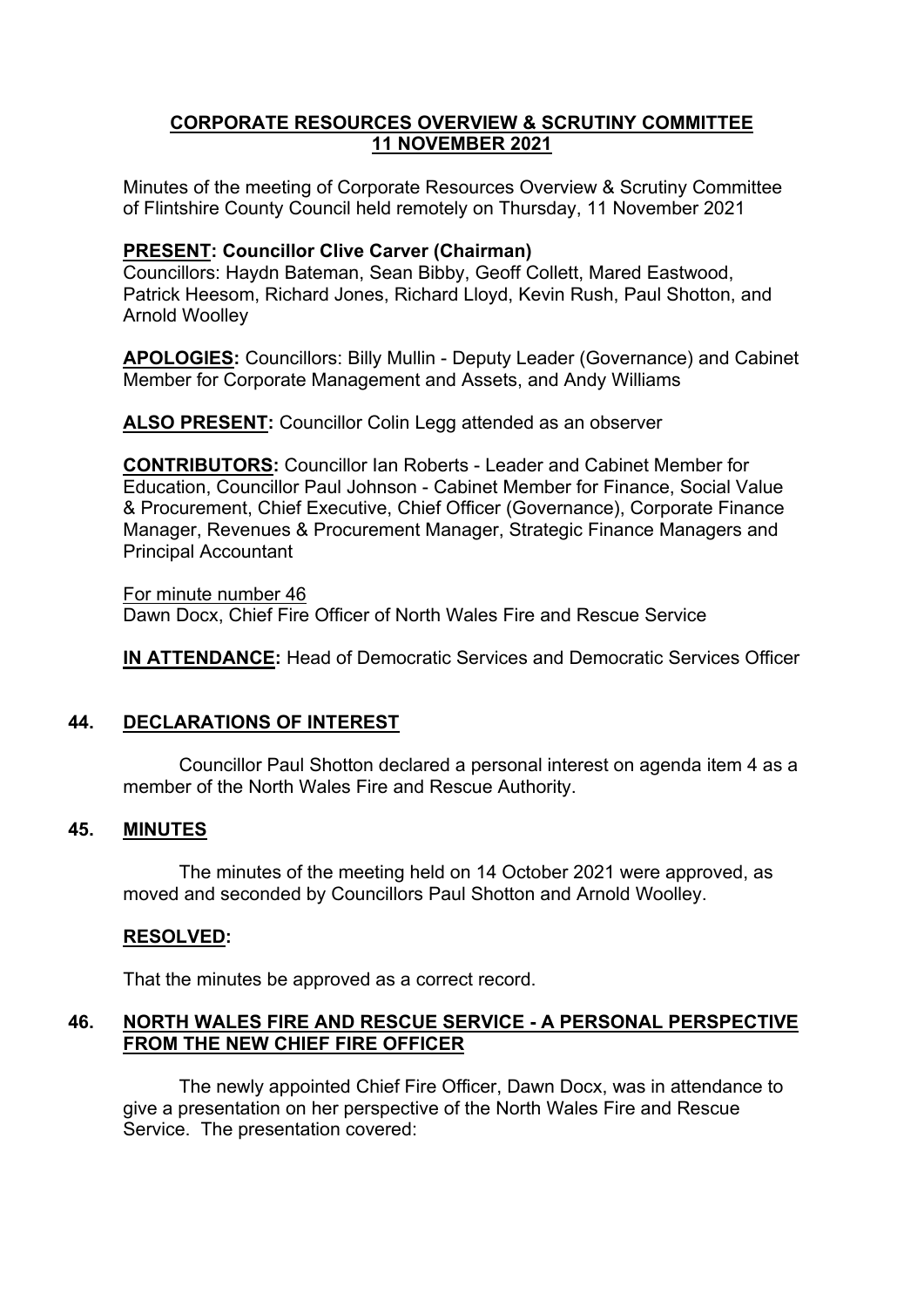- Aims
- Observations
- Key risks
- Future of the Service
- Future focus Community resilience
- People missing from home
- Forcing entry
- Community Assistance Team (CAT)

The presentation highlighted the challenges in the recruitment and training of retained firefighters, the impact from the pandemic and rising demands to respond to extreme weather incidents such as wildfires and flooding. The Chief Fire officer asked Members to promote the role of the retained firefighter within their communities in order to assist the recruitment campaign to fill outstanding vacancies. Continued partnership working would help to support the priority on community resilience.

Councillor Ian Roberts expressed his gratitude for the work undertaken by the Fire and Rescue Service, in particular the continued reassurance given to residents of the high-rise flats in Flint following the Grenfell Tower fire. In turn, the Chief Fire Officer welcomed partnership working with the Council on the installation of sprinkler systems in those buildings.

The Chief Executive spoke about regular positive engagement with the Service and thanked the Chief Fire Officer and her team for their work.

In welcoming the review of the Service, Councillor Paul Shotton referred to the benefits of the Community Assistance Team and the 'Phoenix' initiative for young people. In response to comments, the Chief Fire Office said that prevention work remained a priority for the Service.

Councillor Paul Johnson took the opportunity to pay tribute to the way in which Fire Officers had dealt with a serious incident in his ward earlier in the year.

Councillor Richard Jones said that the importance of the Fire & Rescue Service was widely acknowledged. In response to a question on fire risk assessments, the Chief Fire Officer welcomed new responsibilities to assess the suitability of new building plans.

Following questions by the Chairman and Councillor Richard Lloyd, the Chief Fire Officer provided information on the Community Assistance Team and the recruitment of firefighters.

On behalf of Members, the Chairman thanked the Chief Fire Officer for her attendance and presentation. This was formally proposed by Councillor Richard Jones and seconded by the Chairman.

### **RESOLVED:**

That the Chief Fire Officer be thanked for her attendance and her presentation.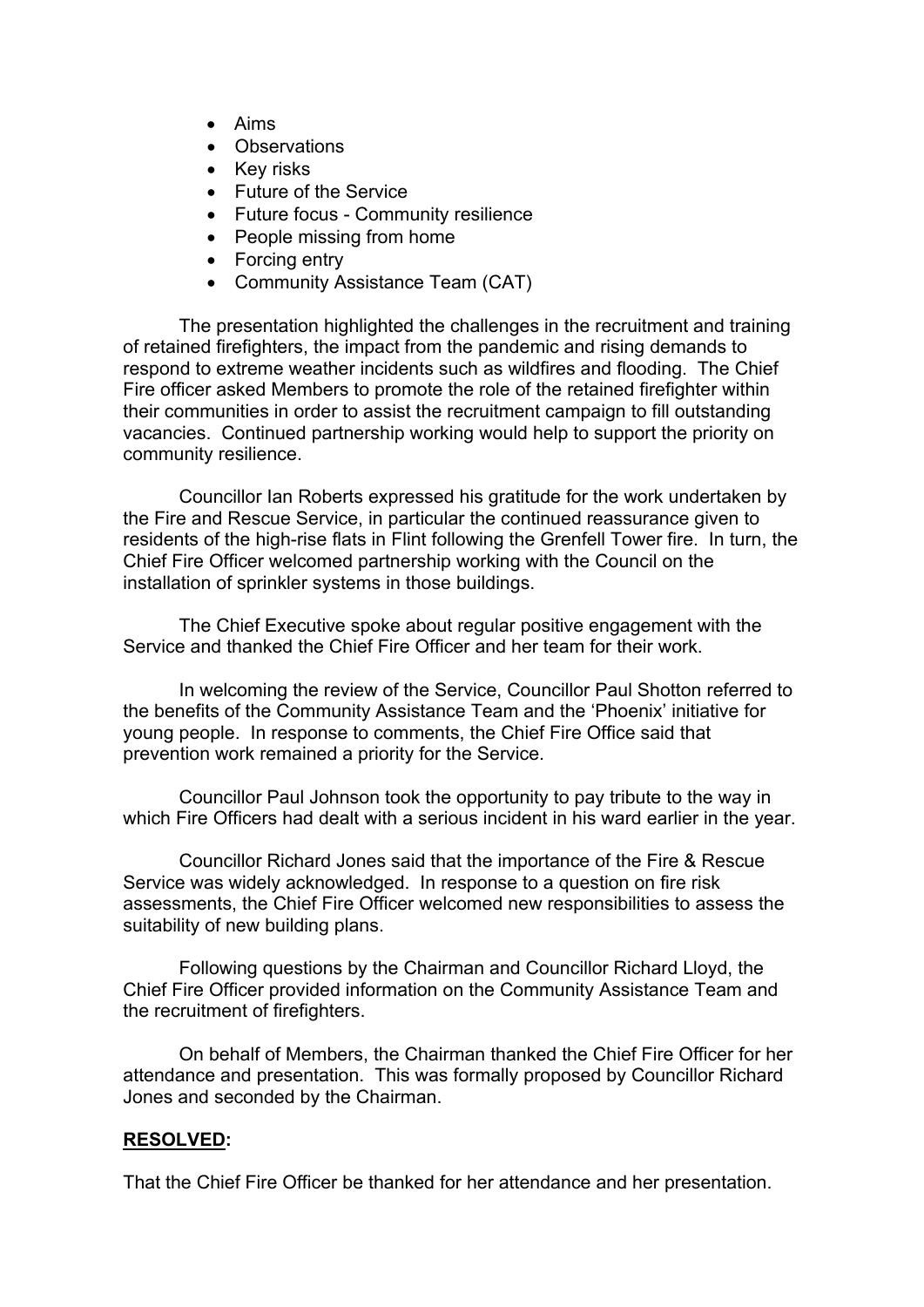# **47. ACTION TRACKING**

In presenting the update report on progress with actions arising from previous meetings, the Head of Democratic Services read out the response from Jo Whitehead, Chief Executive of Betsi Cadwaladr University Health Board (BCUHB) on joint-funded care packages, which had been circulated to the **Committee** 

Councillor Richard Jones reminded Members that concerns about disparity in the appeals process for disputed joint-funded care packages with the Health Board had arisen following a loss of £0.133m in funding reported at the March meeting. He said that the outstanding figure of £0.937m reported in July was a significant debt owed to the Council which impacted upon the budget position.

In acknowledging the concerns, the Chief Executive welcomed the fact that the newly appointed Chief Executive of BCUHB had raised the matter herself in recognising the need for change. The Chief Executive assured Members that he would continue to follow this up through regular contact with BCUHB to ensure that the Council had a right of reply on appeals. He also advised that the Chief Officer (Social Services) and his team were continuing to work to reduce the level of debt arising from joint-funded care packages.

On further discussion, Councillor Jones proposed that a letter be sent to BCUHB, signed by the Chairs of both this Committee and the Social & Health Care Overview & Scrutiny Committee in appreciation of the response and to await progress on the appeals process. This was seconded by Councillor Geoff Collett.

It was noted that a report on the amounts lost to joint-funded care packages, as requested previously, was scheduled for the December meeting.

### **RESOLVED:**

- (a) That the Committee notes the progress which has been made; and
- (b) That a joint letter be sent to the Chief Executive of the Health Board signed by the Chairs of this Committee and the Social & Health Care Overview & Scrutiny Committee to (i) express appreciation of the response, and (ii) reinforce concerns about the appeals process for disputed funded cases and the current debt level.

### **48. FORWARD WORK PROGRAMME**

In presenting the updated forward work programme for consideration, the Head of Democratic Services advised that a report on the People Strategy and Return to Work Protocol would be added to the December meeting.

On that basis, the recommendations were moved and seconded by Councillors Paul Shotton and Mared Eastwood.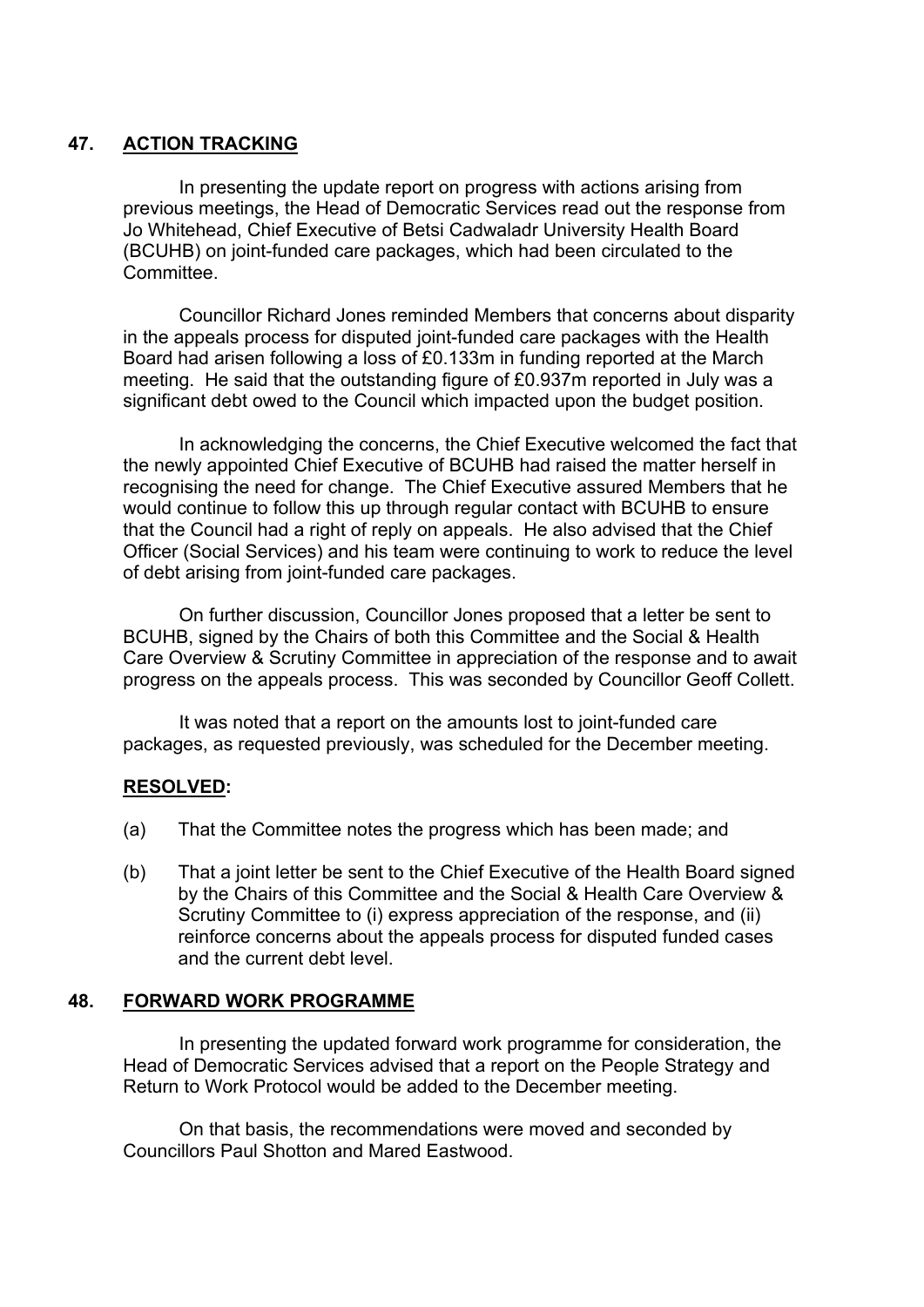### **RESOLVED:**

- (a) That the Forward Work Programme be approved, as varied at the meeting; and
- (b) That the Head of Democratic Services, in consultation with the Committee Chairman, be authorised to vary the Forward Work Programme between meetings, as the need arises.

### **49. HOUSING RENT INCOME - AUDIT WALES**

The Chief Executive introduced a report on the findings of an Audit Wales report on housing rent income. This was a positive report which reflected on the work undertaken by the Council in supporting tenants and stabilising rent arrears during a period of unprecedented change.

The Revenues & Procurement Manager provided background to the review which had been commissioned by the Council due to the strategic risks arising from increasing rent arrears and changes to Universal Credit. The report by Audit Wales acknowledged the significant work undertaken across the Housing service to stabilise the position by March 2020 and sought to further improve existing arrangements through two minor recommendations on the collection of additional data and performance reporting. Changes introduced in managing complex cases were already proving effective in targeting support and preventing escalation. Further work was also being done to better understand the needs of tenants and to strengthen management information on write-off levels and analysis on former tenant arrears.

In response to a question from Councillor Paul Shotton, officers spoke about the approach to engaging with tenants at risk of falling into arrears and the collective responsibility of teams in Revenues and Housing to work with tenants to create sustainable tenancies.

In response to a question from Councillor Richard Lloyd, clarification was given on contractual arrangements with water companies.

The recommendation was moved and seconded by Councillors Richard Jones and Richard Lloyd.

#### **RESOLVED:**

That the proposals for improvement, as set out within the report, be adopted.

#### **50. CAPITAL STRATEGY INCLUDING PRUDENTIAL INDICATORS 2022/23 - 2024/25**

The Corporate Finance Manager presented the updated Capital Strategy prior to submission to Cabinet. The Strategy was an overarching document which brought together various strategies and policies, split into a number of sections incorporating details of the Council's Prudential Indicators for 2022/23 - 2024/25.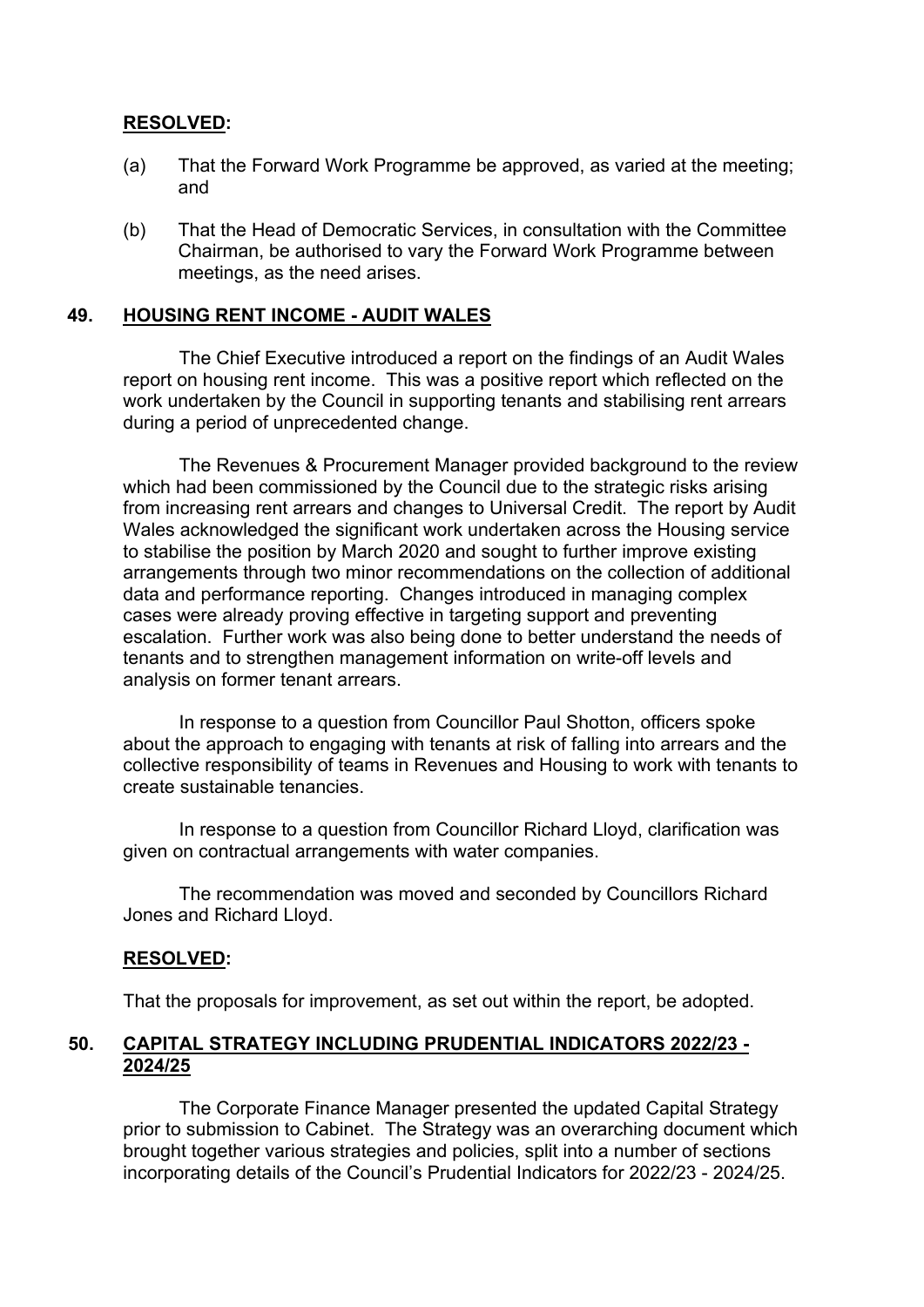There were no significant changes to the Strategy since the previous year. A summary of the key Prudential Indicators included estimated planned capital expenditure, capital financing and the impact on Minimum Revenue Provision (MRP). The expected minor increase in the proportion of financing costs to net revenue stream would continue to be monitored.

Councillor Richard Jones was informed that the projected increase in MRP was mainly due to policy changes and new borrowing in the future Capital Programme. On long-term debt, the Treasury Management report submitted to the Governance & Audit Committee would be made available to all Members.

On commercial activities, the Chief Executive explained the approach to managing down the Council's agricultural portfolio and work to review industrial units to meet demand and legislative changes.

Councillor Paul Johnson reflected on some of the changes during the year and thanked officers for the report.

The recommendations were moved and seconded by Councillors Geoff Collett and Mared Eastwood.

### **RESOLVED:**

- (a) That the Committee recommends the Capital Strategy to Cabinet; and
- (b) That the Committee recommends to Cabinet:-
	- The Prudential Indicators for 2022/23 2024/25 as detailed within Tables 1, and 4-7 of the Capital Strategy, and
	- Delegated authority for the Corporate Finance Manager to effect movements between the separately agreed limits within the authorised limit for external debt and the operational boundary for external debt (Table 6 of the Capital Strategy).

### **51. CAPITAL PROGRAMME 2022/23 - 2024/25**

The Corporate Finance Manager presented a report on the proposed Capital Programme 2022/23 - 2024/25 which set out investment in assets for the long term to enable the delivery of high quality and value for money public services split between three sections: Statutory/Regulatory, Retained Assets and **Investment** 

A detailed presentation covered the following:

- Structure Council Fund Capital Programme
- Current Programme 2021/22 2023/24
- Projected Funding 2022/23 2024/25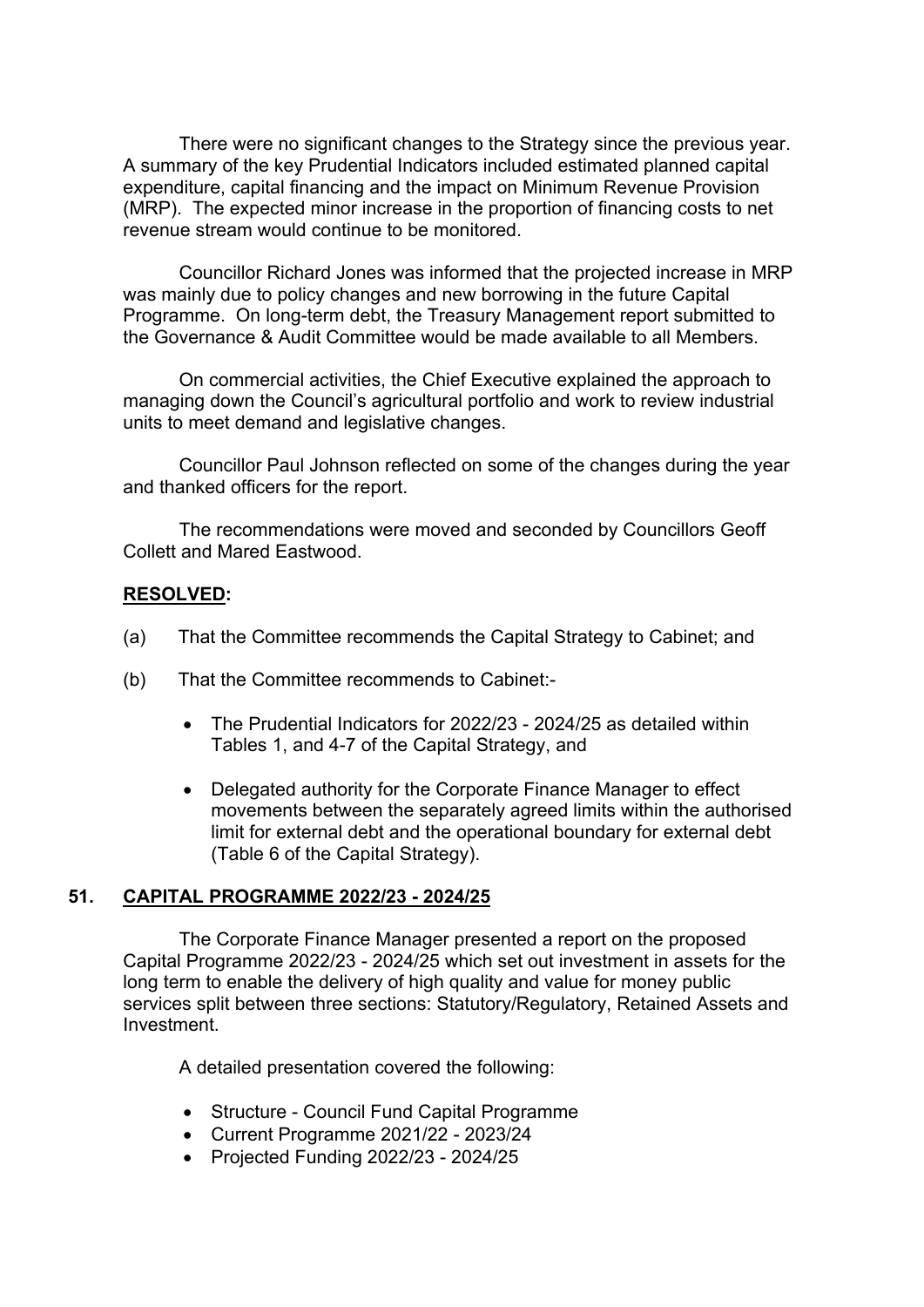- Proposed allocations Statutory/Regulatory, Retained Assets and Investment
- Summary generally funded Programme
- Specifically funded schemes
- Summary Capital Programme
- Potential future schemes
- Next steps

As requested by Councillor Paul Shotton, the Chief Executive and Chief Officer (Governance) shared information on proposed improvements to the Council's ICT systems and equipment.

Councillor Paul Johnson thanked Finance officers for the detailed report in recognition of the level of work involved.

Councillor Ian Roberts welcomed the investment in school buildings across Flintshire, some of which would be carbon neutral, and reinforced the Council's commitment to maintaining provision across a range of public services.

Councillor Richard Jones queried whether school buildings works such as upgrading ventilation systems, health and safety issues and gas safety fire inspections should be categorised as Statutory/Regulatory rather than Retained Assets. The Strategic Finance Manager agreed to review those items.

The recommendations, which were amended to reflect the debate, were moved and seconded by Councillors Richard Jones and Paul Shotton.

# **RESOLVED:**

That the Committee:

- (a) Supports the allocations and schemes in Table 3 (paragraph 1.09) for the Statutory/Regulatory and Retained Assets sections of the Council Fund Capital Programme 2022/23-2024/25; noting that officers will review potential changes between allocations in the Retained Assets and the Regulatory sections as requested;
- (b) Supports the schemes included in Table 4 (paragraph 1.29) for the Investment section of the Council Fund Capital Programme 2022/23- 2024/25;
- (c) Notes that the shortfall in funding of schemes in 2022/23, 2023/24 and 2024/25 in Table 5 (paragraph 1.38) at this point in the approval process allows flexibility. Options including a combination of future capital receipts, alternative grants (if available), prudential borrowing or the re-phasing of schemes will be considered during 2022/23, and included in future Capital Programme reports;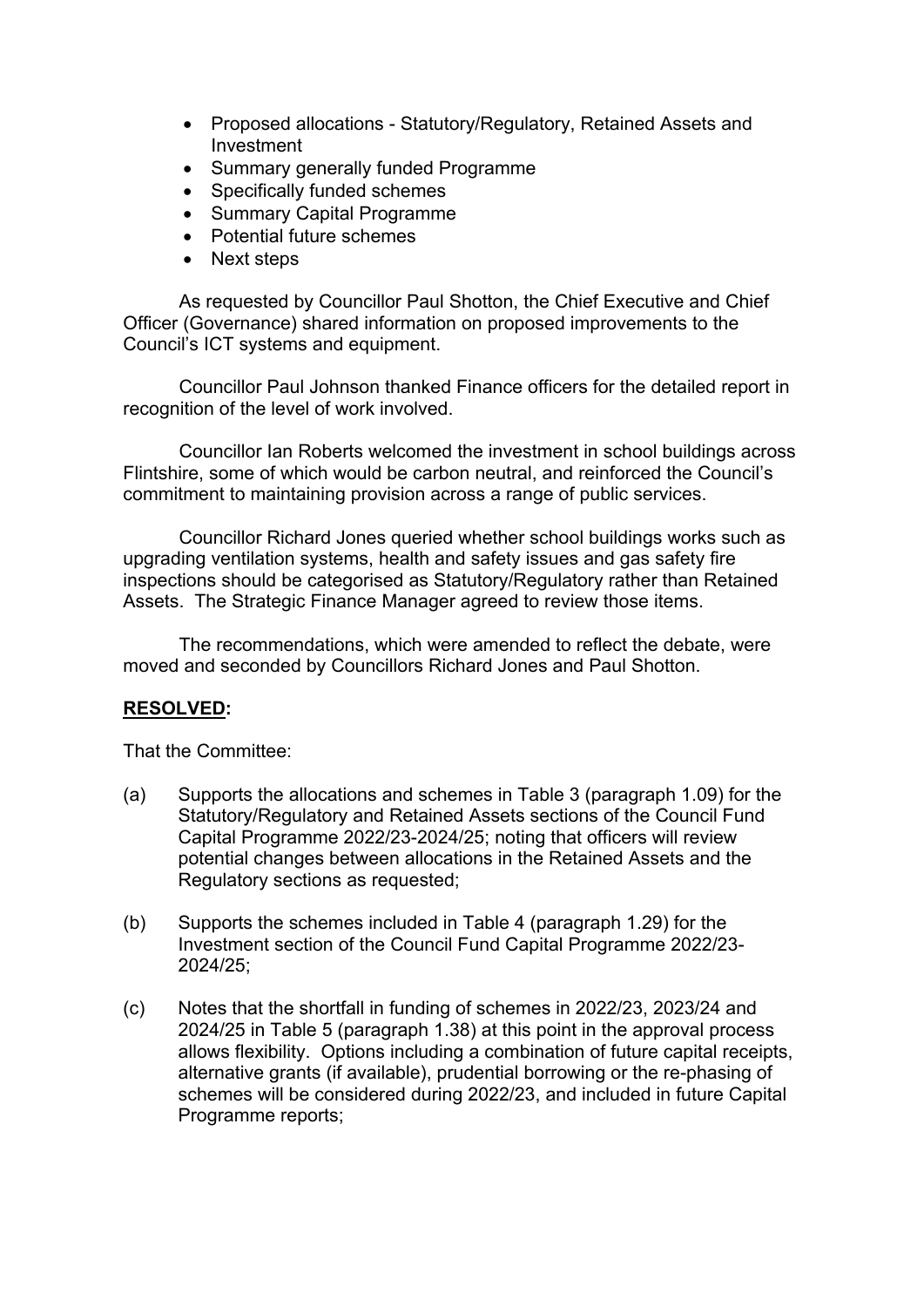- (d) Supports the schemes included in Table 6 (paragraph 1.44) for the specifically funded section of the Council Fund Capital Programme which will be funded in part through borrowing; and
- (e) That the Committee confirms that it has no comments for Cabinet to consider before the Capital Programme 2022/23-2024/25 report is considered by Council.

### **52. REVENUE BUDGET MONITORING 2021/22 (MONTH 6) AND CAPITAL PROGRAMME MONITORING 2021/22 (MONTH 6)**

The Strategic Finance Managers presented reports on the revenue budget monitoring position for the Council Fund and Housing Revenue Account (HRA) at month 6, together with the month 6 position on the Capital Programme of 2021/22 prior to consideration by Cabinet.

### Revenue Budget Monitoring

On the Council Fund, the projected year-end position - without new actions to reduce cost pressures and improve the yield on efficiencies - was an operating surplus of £0.227m (excluding the impact of the pay award to be met from reserves) which reflected a favourable movement of £0.045m from month 5. This would leave a year-end contingency reserve balance of £6.322m which included previously agreed allocations from earmarked reserves. An update on in-year risks included Council Tax collection levels, the Council Tax Reduction Scheme and the latest position on pay awards. Following the announcement by Welsh Government (WG) of additional Social Care and Health grant funding across Wales, the Council's increased allocation from £1.7m to £2.8m through the Social Care Recovery Fund would be reflected in future reports. Information was given on the claims process for emergency funding and officers were currently assessing the impact of changes to guidance on the Hardship Fund.

On the HRA, a projected overspend of £0.755m would leave a closing unearmarked balance of £3.717m, which was above the recommended guidelines on spend.

Councillor Richard Jones acknowledged the amount of work done across the Council to improve the projected year-end position since month 4. On the overspend for Out of County Placements, he welcomed the contribution from the Social Care Recovery Fund and asked about other options to mitigate this continued risk. The Corporate Finance Manager said that the increased allocation of Social Care and Health grant funding would be assessed to identify best use.

The Chief Executive said that the Capital Programme sought to provide capacity within the County to help reduce Out of County Placement costs.

In respect of assessing the impact of changes to Hardship Fund criteria, officers were working with portfolios to identify mitigation measures where possible in advance of the Hardship Fund ceasing at year-end. The current main risk was supply cover for employees affected by Covid and this grant funding